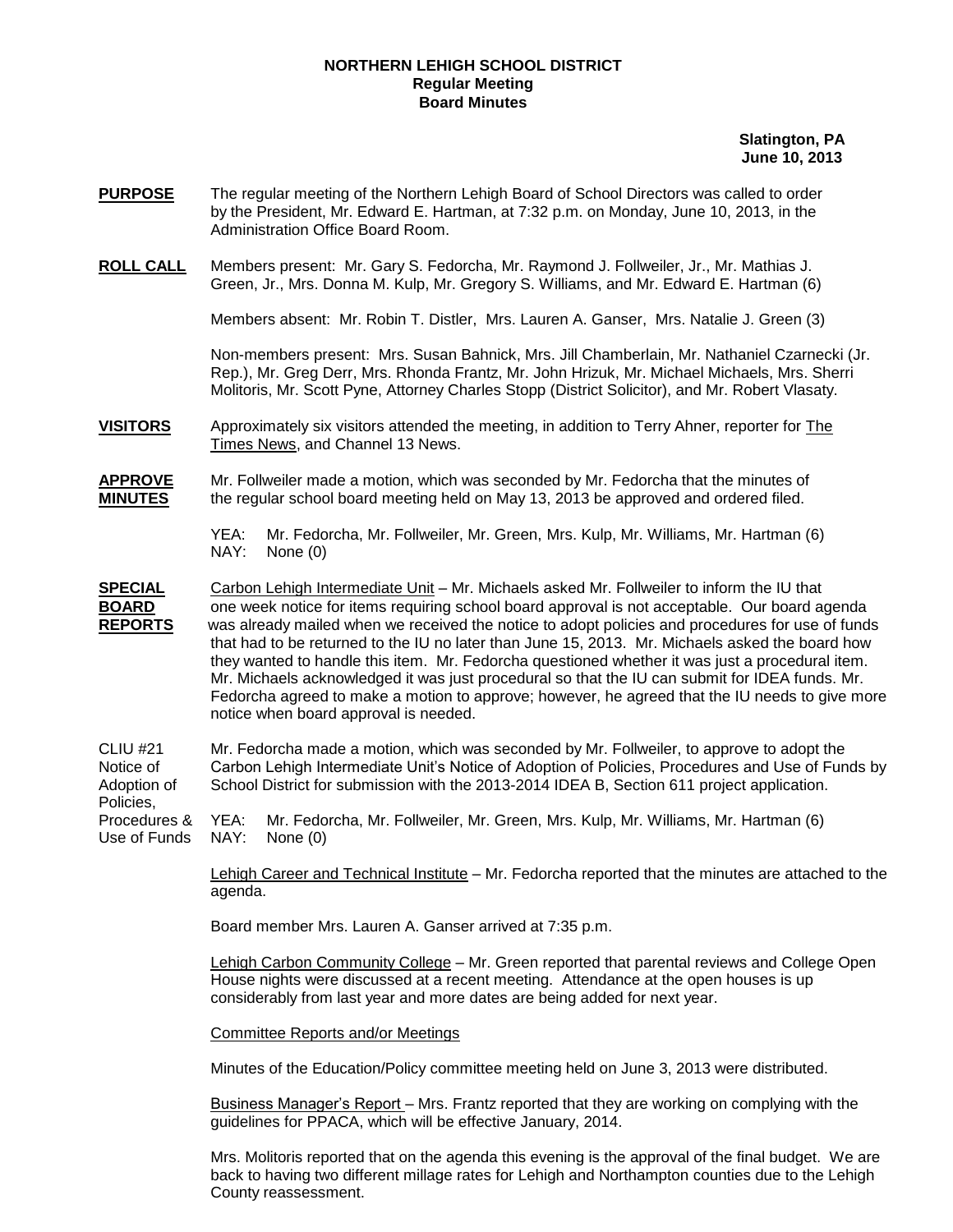| <b>SPECIAL</b><br><b>BOARD</b><br><b>REPORTS</b>  | Superintendent's Report – Mr. Michaels called on Mr. Nathaniel Czarnecki who distributed the<br>written student representative report and verbally reported on its contents.                                                                                                                                                                                                                                                                                                                                                                        |
|---------------------------------------------------|-----------------------------------------------------------------------------------------------------------------------------------------------------------------------------------------------------------------------------------------------------------------------------------------------------------------------------------------------------------------------------------------------------------------------------------------------------------------------------------------------------------------------------------------------------|
| <u>(cont.)</u>                                    | Mr. Michaels acknowledged Ms. Heather Heiney, former student board representative who was in<br>attendance.                                                                                                                                                                                                                                                                                                                                                                                                                                         |
|                                                   | Mr. Michaels asked Mrs. Suzanne Mengel to report on the School Wide Positive Behavior Support<br>Program which will be implemented at the Middle School and Peters Elementary next year. Mrs.<br>Mengel gave an overview on how the program works and reported on its success. Mr. Michaels<br>added that we will be trending toward disciplining students with dignity.                                                                                                                                                                            |
|                                                   | Mr. Michaels reported that the Pennsylvania Department of Education recently monitored the<br>Keystone exams at the Middle School. The letter received from PDE acknowleding compliance in<br>all areas was distributed to all board members.                                                                                                                                                                                                                                                                                                       |
|                                                   | Mr. Michaels thanked Mr. Vlasaty, Mr. Pyne and Mrs. Simms for a very successful graduation<br>ceremony. Mr. Michaels added that people in the community were happy the ceremony was<br>indoors because it was more personable. Mr. Fedorcha added that he was impressed with how<br>quickly everything moved along and the respect shown by our students.                                                                                                                                                                                           |
|                                                   | Mr. Michaels announced that he is very proud of the collaborative effort between administration,<br>the Board of Education, PSEA, NLEA and the secretaries group. We are constantly striving to<br>improve Northern Lehigh for the community, our students and our employees. Mr. Michaels<br>stated that during his tenure, the collaborative approach with former NLEA Presidents, Mrs.<br>Sharon Williams and Mrs. Michele Dotta, has proved successful and he thanked everybody<br>involved for the success of Northern Lehigh School District. |
| <b>PERSONNEL</b>                                  | Mrs. Kulp made a motion, which was seconded by Mr. Fedorcha, that the Board of Education<br>approves the following personnel items:                                                                                                                                                                                                                                                                                                                                                                                                                 |
| Retirement/<br>Resignation<br>S. German           | Accept the retirement resignation of Sheila German from her position as High School Cook's<br>Helper effective June 1, 2013. Mrs. German will be retiring from the Northern Lehigh<br>School District after 16 years of service.                                                                                                                                                                                                                                                                                                                    |
| Appointment<br>Non-Instruct-<br>ional<br>C.Snyder | Carol Snyder<br>Assignment:<br>Second Shift Custodian Position replacing James Dotter who resigned<br>Salary:<br>\$9.00/Hour - 2:30 PM - 11:00 PM - 5 Days/Week<br>Effective<br>July 1, 2013                                                                                                                                                                                                                                                                                                                                                        |
| Uncompen-<br>sated Leave<br>of Absence            | Approve to continue the uncompensted leave of absence for employee #1260 for the first<br>semester of the 2013-2014 school year for personal reasons. Employee plans to return to<br>her current teaching position on the first day of the second semester, January 22, 2014.                                                                                                                                                                                                                                                                       |
| Co-Curricular<br>Appointments<br>2013-2014        | <b>Robert Hicks</b><br><b>Head Softball Coach</b><br>\$4,723.23                                                                                                                                                                                                                                                                                                                                                                                                                                                                                     |
|                                                   | Mr. Fedorcha, Mr. Follweiler, Mrs. Ganser, Mr. Green, Mrs. Kulp, Mr. Williams,<br>YEA:<br>Mr. Hartman (7)<br>NAY:<br>None $(0)$                                                                                                                                                                                                                                                                                                                                                                                                                     |
| <b>POLICY</b>                                     | Mr. Fedorcha made a motion, which was seconded by Mrs. Ganser, that the Board of Education<br>approves the following policy items:                                                                                                                                                                                                                                                                                                                                                                                                                  |
| <b>Board Policy</b><br>Second<br>Reading          | Approve school board policy #334.1 - Professional Employees - Benevolence Sick Leave,<br>as presented after second reading.                                                                                                                                                                                                                                                                                                                                                                                                                         |
|                                                   | Approve school board policy #806 – Operations – Child/Student Abuse, as presented after<br>second reading.                                                                                                                                                                                                                                                                                                                                                                                                                                          |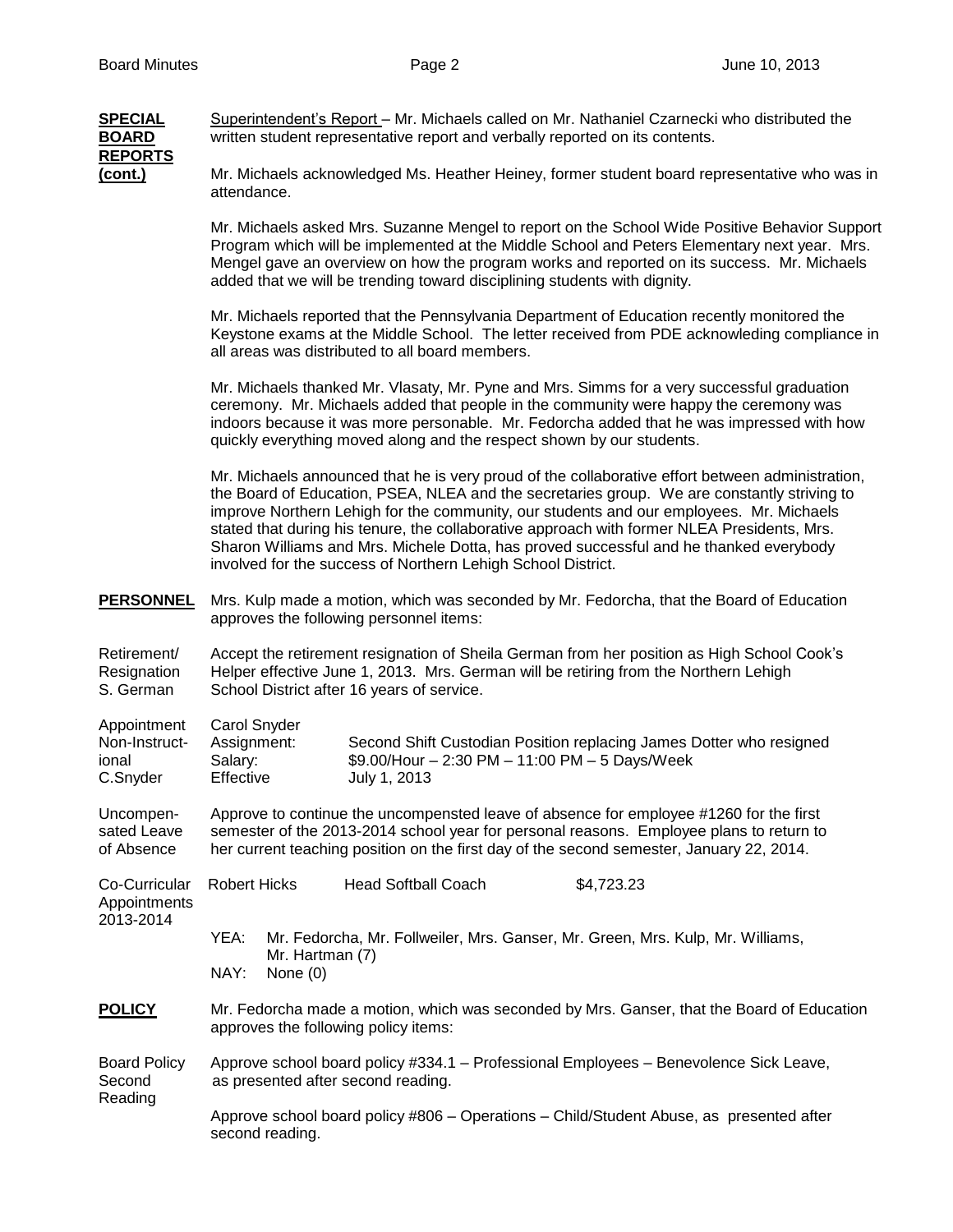| <b>POLICY</b><br>(cont.)<br>Student<br><b>Board</b><br>Represent-<br>ative       | Approve Emily Bevans as Student Representative to the Board for the 2013-2014 school<br>year. Emily has been appointed as the junior representative to the board and will serve<br>from September 2013 through June 2014. Nathaniel Czarencki will serve as the senior<br>student representative to the board until June, 2014.                                                                                                                                  |
|----------------------------------------------------------------------------------|------------------------------------------------------------------------------------------------------------------------------------------------------------------------------------------------------------------------------------------------------------------------------------------------------------------------------------------------------------------------------------------------------------------------------------------------------------------|
| List of<br>Organizations                                                         | In accordance with School Board Policy #707, approve the list of organizations and their<br>appropriate group designation as presented by the Director of Support Services.                                                                                                                                                                                                                                                                                      |
| Student-<br>Parent<br>Handbook<br>Changes                                        | Approve the changes to the Elementary School Student-Parent Handbook as presented.                                                                                                                                                                                                                                                                                                                                                                               |
|                                                                                  | Approve the changes to the Middle School Student-Parent Handbook as presented.                                                                                                                                                                                                                                                                                                                                                                                   |
|                                                                                  | Approve the changes to the High School Student-Parent Handbook as presented.                                                                                                                                                                                                                                                                                                                                                                                     |
|                                                                                  | YEA:<br>Mr. Fedorcha, Mr. Follweiler, Mrs. Ganser, Mr. Green, Mrs. Kulp, Mr. Williams,<br>Mr. Hartman (7)<br>NAY:<br>None $(0)$                                                                                                                                                                                                                                                                                                                                  |
| <b>CONFER-</b><br><b>ENCES</b>                                                   | Mr. Follweiler made a motion, which was seconded by Mr. Fedorcha, that the Board of<br>Education approve the following conference:                                                                                                                                                                                                                                                                                                                               |
|                                                                                  | Karen Nicholas - The Common Core Standards - Summer Leadership Training - August 7-8,<br>2013 - Sheraton Valley Forge, King of Prussia, PA - Lodging: \$151.00; Travel - \$57.63, Meals:<br>\$25.00 - Total Approximate Cost: \$233.63 - Funding: Assistant Superintendent 2013-2014<br><b>Budget</b>                                                                                                                                                            |
|                                                                                  | YEA:<br>Mr. Fedorcha, Mr. Follweiler, Mrs. Ganser, Mr. Green, Mrs. Kulp, Mr. Williams,<br>Mr. Hartman (7)<br>NAY:<br>None $(0)$                                                                                                                                                                                                                                                                                                                                  |
| <b>CURRIC-</b><br><b>ULUM AND</b>                                                | Mr. Williams made a motion, which was seconded by Mrs. Ganser, that the Board of<br>Education approve the following curriculum and instruction items:                                                                                                                                                                                                                                                                                                            |
| <b>INSTRUC-</b><br><b>TION</b><br>Dual Enroll-<br>ment<br>Agreement<br>2013-2014 | Approve administration to enter into a partnership agreement with Lehigh Carbon<br>Community College in order to provide our students with greater options to earn<br>concurrent high school/college credit. The term of the Dual Enrollment Partnership<br>Proposal between Northern Lehigh School District and Lehigh Carbon Community<br>College will be from August 19, 2013 - June 30, 2014                                                                 |
| <b>CLIU</b><br>Driver<br>Education<br>Program                                    | Approve a revision to the agreement between the Northern Lehigh School District and the<br>Carbon Lehigh Intermediate Unit #21 for the Driver Education Program. The original agreement<br>was approved at the April 8, 2013 board meeting and the Carbon Lehigh Intermediate Unit<br>#21 has since revised the agreement to include additional language providing assurances of<br>the insurance liability provided by the Carbon Lehigh Intermediate Unit #21. |
| Title I &<br>Title IIA-<br>2013-2014                                             | Approve to authorize proper officials to execute contracts for Title I and Title IIA for the 2013-<br>2014 school year.                                                                                                                                                                                                                                                                                                                                          |
|                                                                                  | YEA:<br>Mr. Fedorcha, Mr. Follweiler, Mrs. Ganser, Mr. Green, Mrs. Kulp, Mr. Williams,<br>Mr. Hartman (7)<br>NAY:<br>None $(0)$                                                                                                                                                                                                                                                                                                                                  |
| <b>NEW</b><br><b>BUSINESS</b>                                                    | Mrs. Kulp made a motion, which was seconded by Mr. Fedorcha, that the Board of<br>Education approves the following new business item:                                                                                                                                                                                                                                                                                                                            |
| Clerical<br>Agreement                                                            | Approve the new Salary and Benefit Agreement between the Northern Lehigh School District<br>and the Northern Lehigh Clerical Staff.                                                                                                                                                                                                                                                                                                                              |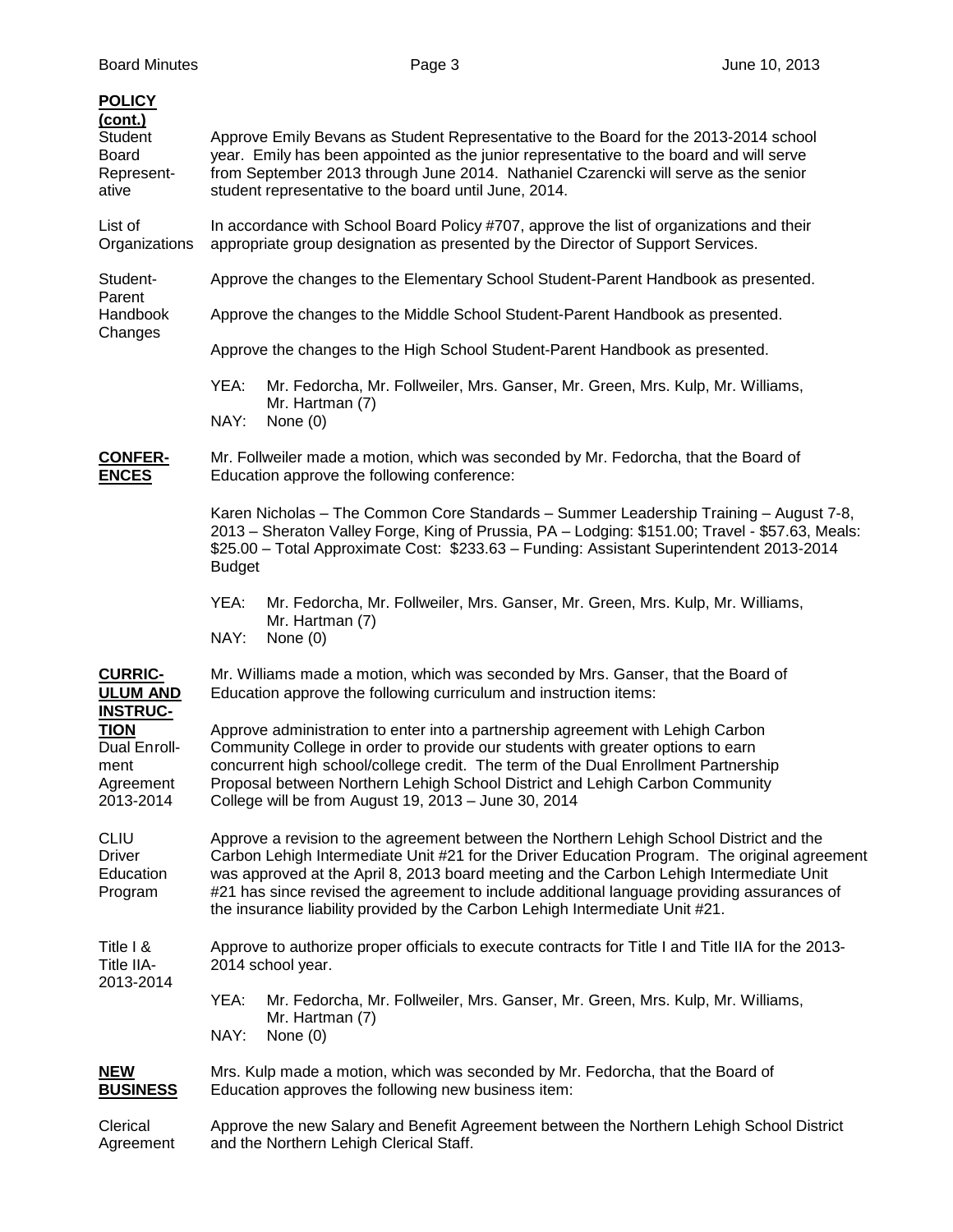| <b>NEW</b><br><b>BUSINESS</b><br>(cont.)<br>Memorandum<br>Of Under-<br>standing<br>Act 93 | Approve the Memorandum of Understanding updating the language in item #2 of the Act<br>93 agreement. The language is being aligned with language that is in all other negotiating<br>groups' agreements.<br>Mr. Green questioned why the language in the clerical agreement page 1 item 5 regarding<br>eye examination reimbursement, was being tied to an Administrator compensation<br>package rather than one of the other negotiated agreements. Mrs. Molitoris noted that at<br>this time, the clerical staff and administrators have the same reimbursement amount<br>which is different than the other groups. |
|-------------------------------------------------------------------------------------------|-----------------------------------------------------------------------------------------------------------------------------------------------------------------------------------------------------------------------------------------------------------------------------------------------------------------------------------------------------------------------------------------------------------------------------------------------------------------------------------------------------------------------------------------------------------------------------------------------------------------------|
|                                                                                           | YEA:<br>Mr. Fedorcha, Mr. Follweiler, Mrs. Ganser, Mr. Green, Mrs. Kulp, Mr. Williams,<br>Mr. Hartman (7)<br>NAY:<br>None $(0)$                                                                                                                                                                                                                                                                                                                                                                                                                                                                                       |
| <b>FINANCIAL</b>                                                                          | Mr. Fedorcha made a motion, which was seconded by Mr. Follweiler, that the Board of<br>Education approves the following financial items:                                                                                                                                                                                                                                                                                                                                                                                                                                                                              |
| Financial<br>Reports                                                                      | Approve the Following Financial Reports:<br>General Fund month of May                                                                                                                                                                                                                                                                                                                                                                                                                                                                                                                                                 |
| List of Bills                                                                             | Approve the Following List of Bills:<br>General Fund months of May and June<br>Refreshment Stand month of May<br>Cafeteria Fund month of May                                                                                                                                                                                                                                                                                                                                                                                                                                                                          |
| <b>Budgetary</b><br><b>Transfers</b>                                                      | Allow business office to complete budgetary transfers for the 2012-2013 end of year audit                                                                                                                                                                                                                                                                                                                                                                                                                                                                                                                             |
| Willis of<br>Pennsylvania<br>Ins.Broker                                                   | Appoint Willis of Pennsylvania, Inc. as the district insurance broker for Property, Casualty,<br>& Liability insurance for the 2013-2014 school year.                                                                                                                                                                                                                                                                                                                                                                                                                                                                 |
| <b>District</b>                                                                           | Award insurance coverage for the 2013-2014 school year to the following companies:                                                                                                                                                                                                                                                                                                                                                                                                                                                                                                                                    |
| Insurances                                                                                | Commercial Package and Automobile (Vehicle Liability, General Liability Property Insurance and<br>Boiler and Machinery) Graphic Arts (UTICA) National Insurance Company - \$67,555.00. The<br>premium is an increase of \$5,329.00 over last year's rate.                                                                                                                                                                                                                                                                                                                                                             |
|                                                                                           | Commercial Umbrella Liability Insurance - North River Insurance Company - \$16,288.00. The<br>premium is an increase of \$1,643 from last year's rate.                                                                                                                                                                                                                                                                                                                                                                                                                                                                |
|                                                                                           | School Leaders Error and Omissions Liability - National Union Fire Insurance Company -<br>\$25,768.00. The premium is an increase of \$6,352 over last year's rate.                                                                                                                                                                                                                                                                                                                                                                                                                                                   |
| Worker's<br>Compensation<br><b>School District</b><br>Insurance<br>Consortium             | Appoint School District's Insurance Consortium as the district's Workers' Compensation<br>carrier for the 2013-2014 school year at an estimated premium of \$79,783.00,<br>approximately a \$16,921.00 increase. This amount is an estimated total, final cost is<br>based on actual payroll figures.                                                                                                                                                                                                                                                                                                                 |
| <b>District</b><br>Financial<br>Institutions                                              | Authorize the following financial institutions to act as approved depositories for school district<br>funds and or temporary investments. The Northern Lehigh School Board further authorizes the<br>following financial institutions to transfer funds on deposit to any other bank for the credit of the<br>Northern Lehigh School District. The Board further authorizes the Business Manager and/or<br>Superintendent to enter into agreements, supplements or amendments to agreements to<br>implement the foregoing operations for the 2013-2014 school year.                                                   |
|                                                                                           | <b>First Niagra</b><br><b>Prudential-Bache Government Securities Trust</b><br>Wells Fargo National Bank<br>Pennsylvania Local Government Investment Trust (PLGIT)<br><b>TD Wealth</b>                                                                                                                                                                                                                                                                                                                                                                                                                                 |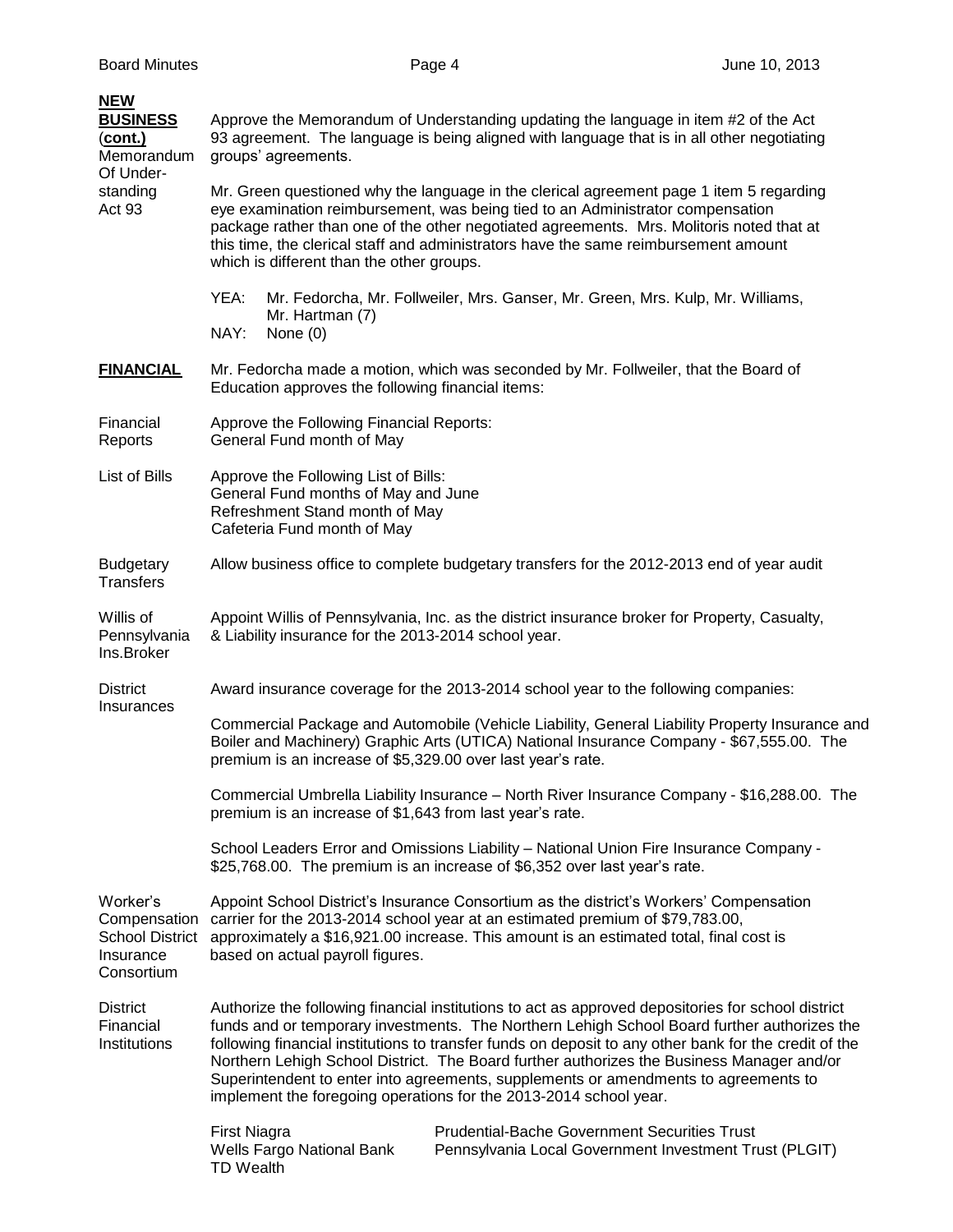| <b>FINANCIAL</b><br>(cont.)<br>Payment of<br>Bills In<br>July            | Approve to grant permission to the business office to pay general fund and capital projects bills<br>that are scheduled for payment during the month of July as required by contract. There is no<br>scheduled board meeting in July.                                                                                                                                                                                   |
|--------------------------------------------------------------------------|-------------------------------------------------------------------------------------------------------------------------------------------------------------------------------------------------------------------------------------------------------------------------------------------------------------------------------------------------------------------------------------------------------------------------|
| Student<br>Accident &<br>Athletic<br>Insurance<br>Carrier                | Appoint First National Insurance Agency, LLC as the 2013-2014 Student Accident and Athletic<br>Insurance Carriers. The renewal rate is \$16,494.00, to include all interscholastic sports, band<br>and cheerleading. Voluntary school coverage is \$22.00 for the school time rate and \$88.00 for<br>the 24-hour rate.                                                                                                 |
| <b>Board</b><br>Secretary &                                              | Approve to renew the following expiring bonds for the 2013-2014 fiscal year through Willis of<br>Pennsylvania, Inc.                                                                                                                                                                                                                                                                                                     |
| Treasurer<br><b>Bonds</b><br>2013-2014                                   | A \$50,000 Board Secretary Bond for the term of July 1, 2013 to July 1, 2014 at an annual<br>premium of \$175.00.                                                                                                                                                                                                                                                                                                       |
|                                                                          | A \$50,000 Board Treasurer Bond for the period July 1, 2013 to July 1, 2014 at an annual premium<br>cost of \$269.00.                                                                                                                                                                                                                                                                                                   |
| California<br><b>First Leasing</b><br>Corporation<br>Computer<br>Leasing | Upon final approval of the Proposed Final 2013-2014 budget, approve the lease of desktop<br>computers for the High School and desktop and laptop computers for the Administrative Staff<br>from California First Leasing Corporation 18201 Von Karman Ave, Suite 800, Irvine CA 92612<br>for \$50,000.00 per year with a lease term of 36 months and a one dollar (\$1) buyout option<br>at end of the lease agreement. |
| Commit<br>Assign<br><b>Fund Balance</b>                                  | Approve to commit and/or assign portions of the June 30, 2013 fund balance for the<br>following purposes (actual amounts to be determined after completion of the 2012-2013<br>audit):                                                                                                                                                                                                                                  |
|                                                                          | <b>PSERS</b> Increase<br><b>Replacement Equipment</b><br>Long Range Maintenance<br><b>Health Insurance Premiums</b><br>Technology                                                                                                                                                                                                                                                                                       |
| School<br>Dentist                                                        | Approve to appoint Dr. Harry Shleifer of Broadway Family Dentistry as the school dentist for<br>the 2013-2014 school year at the quoted fee of \$1.00 per dental exam needed.                                                                                                                                                                                                                                           |
| School<br>Physician                                                      | Approve to appoint Dr. Nicole Sully and Dr. Amy Steigerwalt of Parkland Family Health Center<br>as school physicians for the 2013-2014 school year. The fee for grade level physicals<br>will be \$20.00 per physical needed. Consultant services will be provided at no charge.                                                                                                                                        |
| Football<br>Game<br>Physician                                            | Approve to appoint OAA Orthopedic Specialists to provide football game physicians for the<br>2013-2014 school year at a quoted fee of \$150.00 per regular season game and \$175.00<br>per post-season game.                                                                                                                                                                                                            |
| Blackboard<br>Commun-<br>ication Agree-<br>Ment                          | Approve entering into a three (3) year contract with Blackboard, Inc. for a school to parent<br>communication system at a yearly cost of \$2,736.00. This is a decrease of \$2,275.00<br>over last year's cost.                                                                                                                                                                                                         |
| Homestead/<br>Farmstead                                                  | Approve the following Homestead/Farmstead Resolution, as presented.                                                                                                                                                                                                                                                                                                                                                     |
| Resolution                                                               | <b>NORTHERN LEHIGH SCHOOL DISTRICT</b><br>2013 Homestead and Farmstead Exclusion Resolution                                                                                                                                                                                                                                                                                                                             |

**RESOLVED**, by the Board of School Directors of the Northern Lehigh School District, that homestead and farmstead exclusion real estate tax assessment reductions are authorized for the school year beginning July 1, 2013, under the provisions of the Homestead Property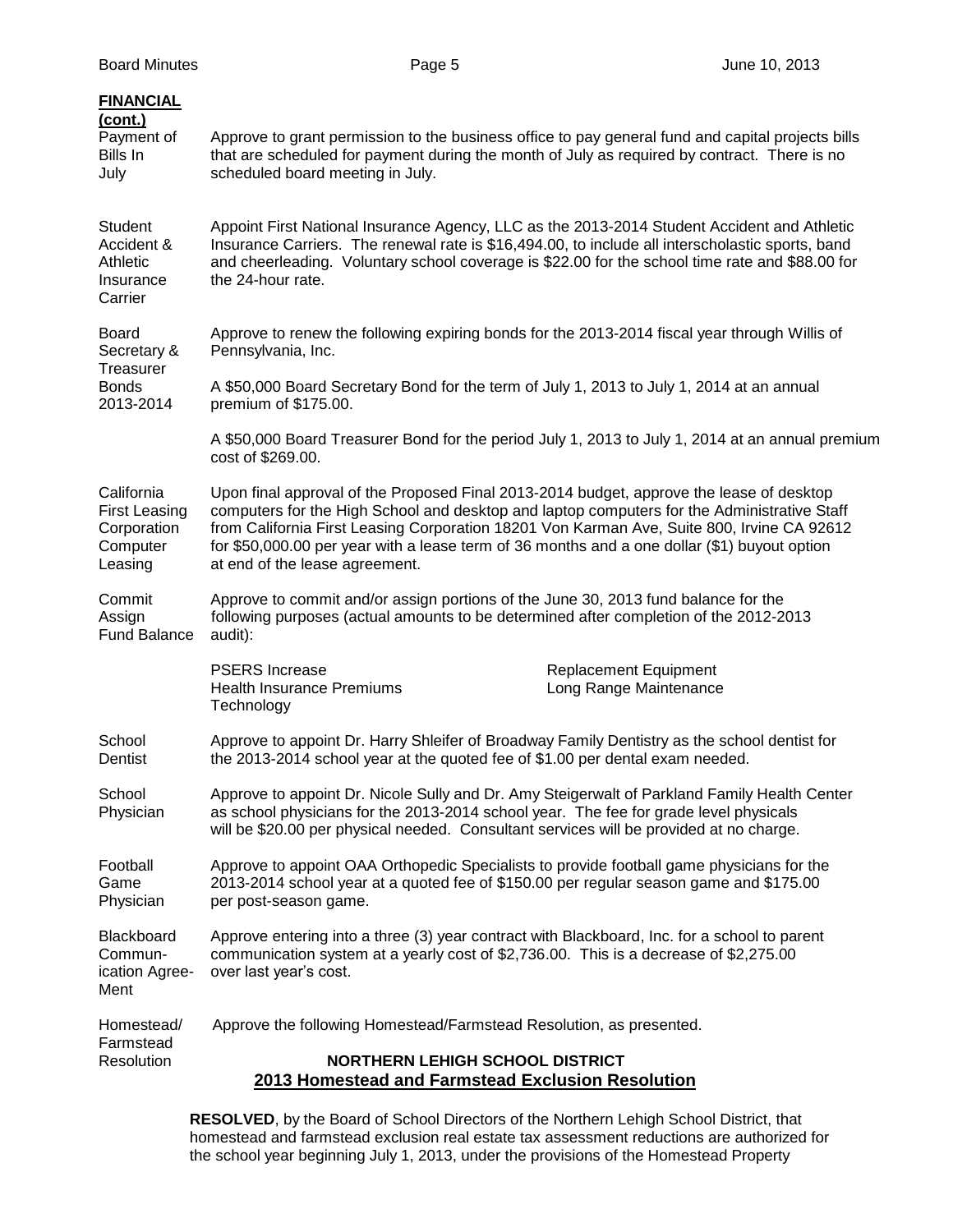**FINANCIAL** Exclusion Program Act (part of Act 50 of 1998) and the Taxpayer Relief Act (Act 1 of 2006), **(cont.)** as follows:

- 1. **Aggregate amount available for homestead and farmstead real estate tax reduction.** The following amounts are available for homestead and farmstead real estate tax reduction for the school year beginning July 1, 2013:
	- a. **Gambling tax funds.** The Pennsylvania Department of Education (PDE) has notified the School District that PDE will pay to the School District during the school year pursuant to Act 1, 53 P.S. § 6926.505(b), as a property tax reduction allocation funded by gambling tax funds, the amount of \$946,067.89 plus an additional \$87, which was undistributed school year beginning July 1, 2012, for a total amount of \$946,154.89.
	- **b. Philadelphia tax credit reimbursement funds**. PDE has notified the School District that PDE will pay to the School District during the school year pursuant to Act 1, 53 P.S. § 6926.324(3), as reimbursement for Philadelphia tax credits claimed against the School District earned income tax by School District resident taxpayers, the amount of \$3,179.87.
	- c. **Aggregate amount available.** Adding these amounts, the aggregate amount available during the school year for real estate tax reduction is \$949,334.76.
- **2. Homestead/farmstead numbers.** Pursuant to Act 50, 54 Pa. C.S. § 8584(i), and Act 1, 53 P.S. § 6926.341(g)(3), the County has provided the School District with a certified report listing approved homesteads and approved farmsteads as follows:
	- a. **Homestead property number.** The number of approved homesteads within the School District is 3,772.
	- b. **Farmstead property number.** The number of approved farmsteads within the School District is 31.
	- c. **Homestead/farmstead combined number.** Adding these numbers, the aggregate number of approved homesteads and approved farmsteads is 3,803.
- **3. Real estate tax reduction calculation.** The school board has decided that the homestead exclusion amount and the farmstead exclusion amount shall be equal. Dividing the paragraph 1(c) aggregate amount available during the school year for real estate tax reduction of \$949,334.76 by the paragraph 2(c) aggregate number of approved homesteads and approved farmsteads of 3,803 (before considering the assessed value of approved homesteads and approved farmsteads having an assessed value below the preliminary calculation of the maximum real estate assessed value reduction amount to be established as the homestead and farmstead exclusion amount), the preliminary calculation of the maximum real estate tax reduction amount applicable to each approved homestead and to each approved farmstead is \$249.63.

Based on calculations provided by the School District Business Office from the best available information and carefully evaluated by the School Board, considering the assessed value of approved homesteads and approved farmsteads having an assessed value below the preliminary calculation of the maximum real estate assessed value reduction amount to be established as the homestead exclusion and the farmstead exclusion amount, an additional aggregate amount of \$20,379.39 will be available during the school year for real estate tax reduction applicable to approximately 3,620 homesteads and farmsteads, resulting in an additional real estate tax reduction amount available for each homestead and farmstead of \$5.63. Adding this additional amount to the preliminary calculation of the maximum real estate tax reduction amount of \$249.63, the final maximum real estate tax reduction amount applicable to each approved homestead and to each approved farmstead is \$255.26.

**4. Homestead exclusion calculation.** Dividing the paragraph 3 maximum real estate tax reduction amount of \$255.26 by the School District real estate tax rate of 20.1681 mills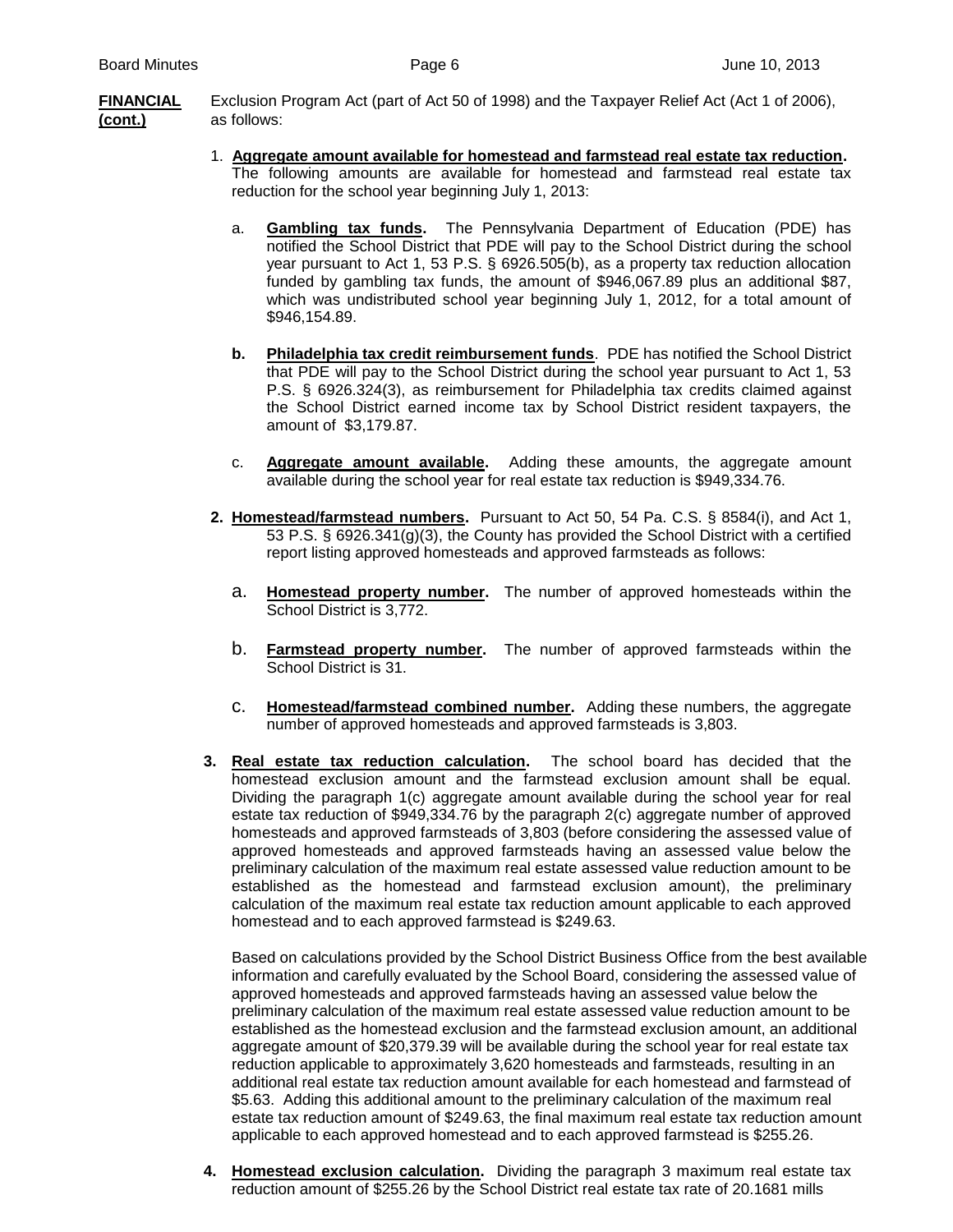- **FINANCIAL** (.0201681) for Lehigh County and 57.3059 mills (.0573059) for Northampton County, the **(cont.)** maximum real estate assessed value reduction to be reflected on tax notices as a homestead exclusion for each approved homestead is \$12,656 for Lehigh County or \$4,454 for Northampton County, and the maximum real estate assessed value reduction ` to be reflected on tax notices as a farmstead exclusion for each approved farmstead is \$12,656 for Lehigh County or \$4,454 for Northampton County.
	- **5. Homestead/farmstead exclusion authorization – July 1 tax bills.** The tax notice issued to the owner of each approved homestead within the School District shall reflect a homestead exclusion real estate assessed value reduction equal to the lesser of: (a) the County-established assessed value of the homestead, or (b) the paragraph 4 maximum real estate assessed value reduction of \$12,656 for Lehigh County or \$4,454 for Northampton County. The tax notice issued to the owner of each approved farmstead within the School District shall reflect an additional farmstead exclusion real estate assessed value reduction equal to the lesser of: (a) the County-established assessed value of the farmstead, or (b) the paragraph 4 maximum real estate assessed value reduction of \$12,656 for Lehigh County or \$4,454 for Northampton County. For purposes of this Resolution, "approved homestead" and "approved farmstead" shall mean homesteads and farmsteads listed in the report referred to in paragraph 2 above and received by the School District from the County Assessment Office on or before May 1 pursuant to Act 1, 53 P.S. § 6926.341(g)(3), based on homestead/farmstead applications filed with the County Assessment Office on or before March 1. This paragraph 5 will apply to tax notices issued based on the initial tax duplicate used in issuing initial real estate tax notices for the school year, which will be issued on or promptly after July 1, and will not apply to interim real estate tax bills.
	- YEA: Mr. Fedorcha, Mr. Follweiler, Mrs. Ganser, Mr. Green, Mrs. Kulp, Mr. Williams, Mr. Hartman (7) NAY: None (0)

**INFOR-** Minutes of the Lehigh Career & Technical Institute Joint Operating Committee meeting held on **MATION** April 24, 2013 were distributed.

> Minutes of the Carbon Lehigh Intermediate Unit 21 Board of Directors meeting held on April 15, 2013 were distributed.

**ADOPTION** Mrs. Kulp made a motion, which was seconded by Mr. Fedorcha, that the Board of **OF** Education adopts the general fund final budget of the Northern Lehigh School District for **FINAL** the 2013-2014 school year in the amount of \$28,509.357.00. This is an increase of **BUDGET** \$402,575.00 or 1.4% over last year's figures. **FOR**

**2013-2014** The budget is adopted with a 20.1681 millage rate for Lehigh County and a 57.3059 millage rate for Northampton County.

> A \$5.00 Resident Per Capita Tax, taxable on 18 year olds and over based on Section 679 of the School Code of 1949. No change from 2012-2013.

- 1. Taxes under Act 511 with no changes from 2012-2013:
	- a. A 1% Earned Income Tax shared equally with coterminous municipalities.
	- b. A Realty Transfer Tax shared equally with the coterminous municipalities.
	- c. A \$5.00 Resident Per Capita Tax taxable on residents age 18 and over.
	- d. A \$5.00 Local Service Tax (formerly Emergency and Municipal Services Tax)

## **RECOMMENDATION ….. That the Board of Education adopts the 2013-2014 Northern Lehigh School District Budget.**

- YEA: Mr. Fedorcha, Mr. Follweiler, Mrs. Ganser, Mr. Green, Mrs. Kulp, Mr. Williams, Mr. Hartman (7)
- NAY: None (0)